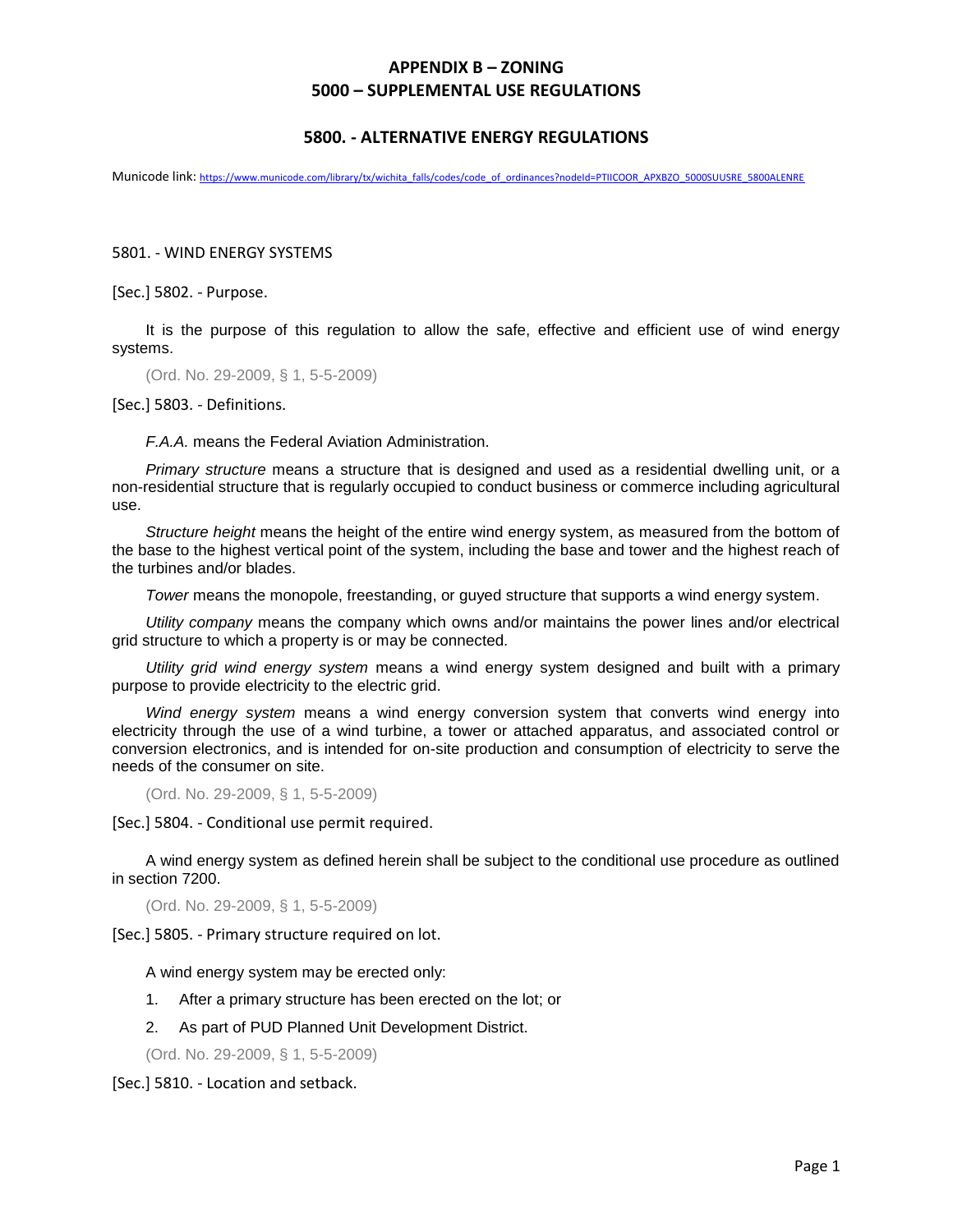- 1. The tower shall be set back from any property line at least the distance equal to the structure height.
- 2. Under no circumstances will a wind energy system be permitted to operate inside a building setback.
- 3. Associated equipment enclosures or other buildings and structures located on the same property are subject to the otherwise applicable building setback requirements of the district in which the facility is located.
- 4. No portion of a wind energy system, or the required setback, shall encroach upon an easement unless authorized to do so in writing by the easement holder.
- 5. A lot on which a wind energy system is constructed shall not be subdivided, unless such subdivision maintains the required structure height setback of the wind energy system from any property lines.

(Ord. No. 29-2009, § 1, 5-5-2009)

[Sec.] 5815. - Maximum height.

- 1. A wind energy system may exceed the height of a zoning district.
- 2. No tower height shall exceed the height recommended by the manufacturer or the distributor of the wind energy system.
- 3. Tower height is subject to FAA regulations and restrictions.
- 4. No wind energy system shall be constructed, altered, or maintained so as to project above any of the imaginary airspace surfaces described in 14 Code of Federal Regulations, Part 77, or as restricted by the latest SAFB AICUZ (Air Installation Compatible Use Zone) Study and section 6400, (Airport Zoning Regulations), of this [ordinance].
- 5. The minimum distance from the ground to the lowest reach of the blade or turbine shall be 20 feet.

(Ord. No. 29-2009, § 1, 5-5-2009)

[Sec.] 5820. - Lighting.

Wind energy systems and towers specifically must comply with the requirements of the FAA with regard to lighting. When obstruction lighting is required by the FAA, such lighting shall not exceed the requirements of said agency. Upward lighting, flood lights or other lighting not strictly required by the FAA is prohibited.

(Ord. No. 29-2009, § 1, 5-5-2009)

[Sec.] 5825. - Sound.

Sound produced by the turbine or blades under normal operating conditions shall not exceed a decibel level of 35 measured at the ground at any property line. Sound levels, however, may be exceeded during short-term events caused by weather or environmental conditions such as severe wind storms. A determination regarding the unacceptable duration of excessive sound from a turbine or blades shall be within the discretion of the building official.

(Ord. No. 29-2009, § 1, 5-5-2009)

[Sec.] 5830. - Access.

Every effort shall be made to prevent unauthorized climbing of the tower. Any foot pegs or rungs below 12 feet of a freestanding tower shall be removed to prevent unauthorized climbing. For lattice or guyed towers, sheets of metal or wood shall be fastened to the bottom tower section such that it cannot be readily climbed.

(Ord. No. 29-2009, § 1, 5-5-2009)

[Sec.] 5835. - Utility notification.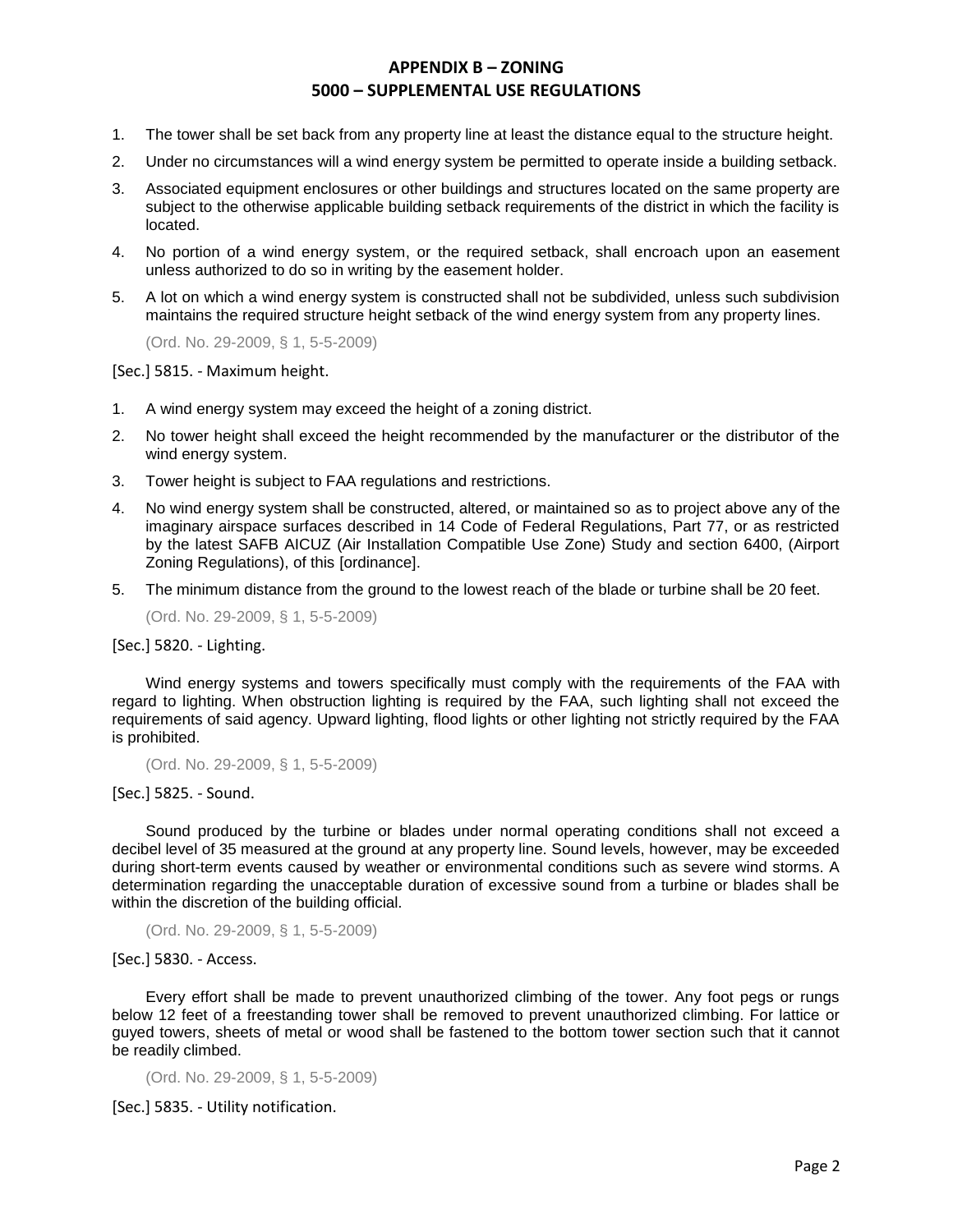No wind energy system shall be installed until the utility company has been informed of the customer's intent to install an interconnected customer-owned generator. Wind energy systems which are not interconnected to the utility grid shall be exempt from this requirement.

(Ord. No. 29-2009, § 1, 5-5-2009)

[Sec.] 5840. - Building permit.

- 1. A building permit must be obtained prior to the construction or installation of a wind energy system. An application for a building permit must be accompanied by the following:
	- i. The appropriate fee as established in the city's fee schedule;
	- ii. A site plan of the proposed wind energy system which clearly shows:
		- a. The location of the system;
		- b. All components of the system;
		- c. Distances to property lines;
		- d. Required setbacks;
		- e. Existing structures on the site;
		- f. Existing easements and authorization documentation if required; and
		- g. Natural features such as watercourses and trees;
	- iii. Elevation drawings showing the design and structure height of the proposed wind energy system;
	- iv. A line drawing of the electrical components of the system in sufficient detail to allow for a determination that the manner of installation conforms to the latest adopted version of the National Electrical Code; and
	- v. Standard installation drawings of the structure, including the tower, base, and footings. An engineering analysis of the tower showing compliance with current laws and certified by a licensed professional engineer registered in the state shall also be submitted.
- 2. For the purposes of necessary inspections and permits and all other applications of the Building Code, a wind energy system shall be considered a structure.

(Ord. No. 29-2009, § 1, 5-5-2009)

[Sec.] 5845. - Maintenance.

- 1. A wind energy system shall be maintained at all times, including, but not limited to, painting and maintaining structural integrity.
- 2. Wind energy systems that have become unstable, apparently lean significantly out of plumb, or pose a danger of collapse shall immediately cease operating and be removed or brought into repair within 30 days following notification by the city.
- 3. If the wind energy system is not made safe or removed within 30 days following notification by the city, the city may remove the wind energy system and place a lien on the property for the costs of the removal. However, the building official may order immediate action to prevent an imminent threat to public safety or property.
- 4. Failure of a property owner to make safe or remove a wind energy system as required by subsection 2 of this section within 30 days following notification by the city shall constitute a violation punishable by a fine as provided in section 1-14 of the City of Wichita Falls Code of Ordinances, and each day any violation shall continue shall constitute a separate offense.

(Ord. No. 29-2009, § 1, 5-5-2009)